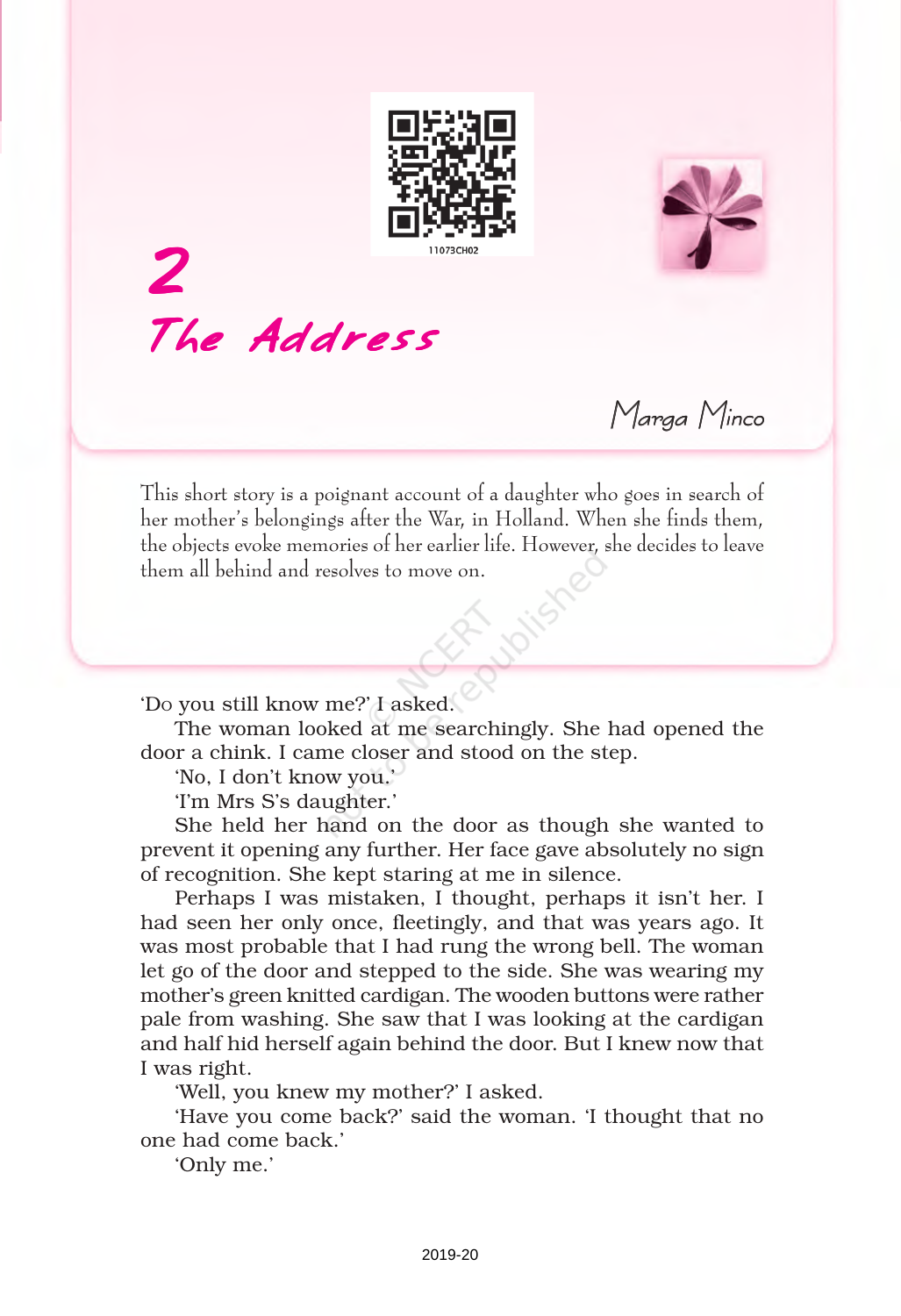

A door opened and closed in the passage behind her. A musty smell emerged.

'I regret I cannot do anything for you.'

'I've come here specially on the train. I wanted to talk to you for a moment.'

'It is not convenient for me now,' said the woman. 'I can't see you. Another time.'

She nodded and cautiously closed the door as though no one inside the house should be disturbed.

I stood where I was on the step. The curtain in front of the bay window moved. Someone stared at me and would then have asked what I wanted. 'Oh, nothing,' the woman would have said. 'It was nothing.'

I looked at the name-plate again. *Dorling* it said, in black letters on white enamel. And on the jamb, a bit higher, the number. *Number 46*.

As I walked slowly back to the station I thought about my mother, who had given me the address years ago. It had been in the first half of the War. I was home for a few days and it struck me immediately that something or other about the rooms had changed. I missed various things. My mother was surprised I should have noticed so quickly. Then she told me about Mrs Dorling. I had never heard of her but apparently she was an old acquaintance of my mother, whom she hadn't seen for years. She had suddenly turned up and renewed their contact. Since then she had come regularly.

'Every time she leaves here she takes something home with her,' said my mother. 'She took all the table silver in one go. And then the antique plates that hung there. She had trouble lugging those large vases, and I'm worried she got a crick in her back from the crockery.' My mother shook her head pityingly. 'I would never have dared ask her. She suggested it to me herself. She even insisted. She wanted to save all my nice things. If we have to leave here we shall lose everything, she says.'

'Have you agreed with her that she should keep everything?' I asked.

'As if that's necessary,' my mother cried. 'It would simply be an insult to talk like that. And think about the risk she's running, each time she goes out of our door with a full suitcase or bag.'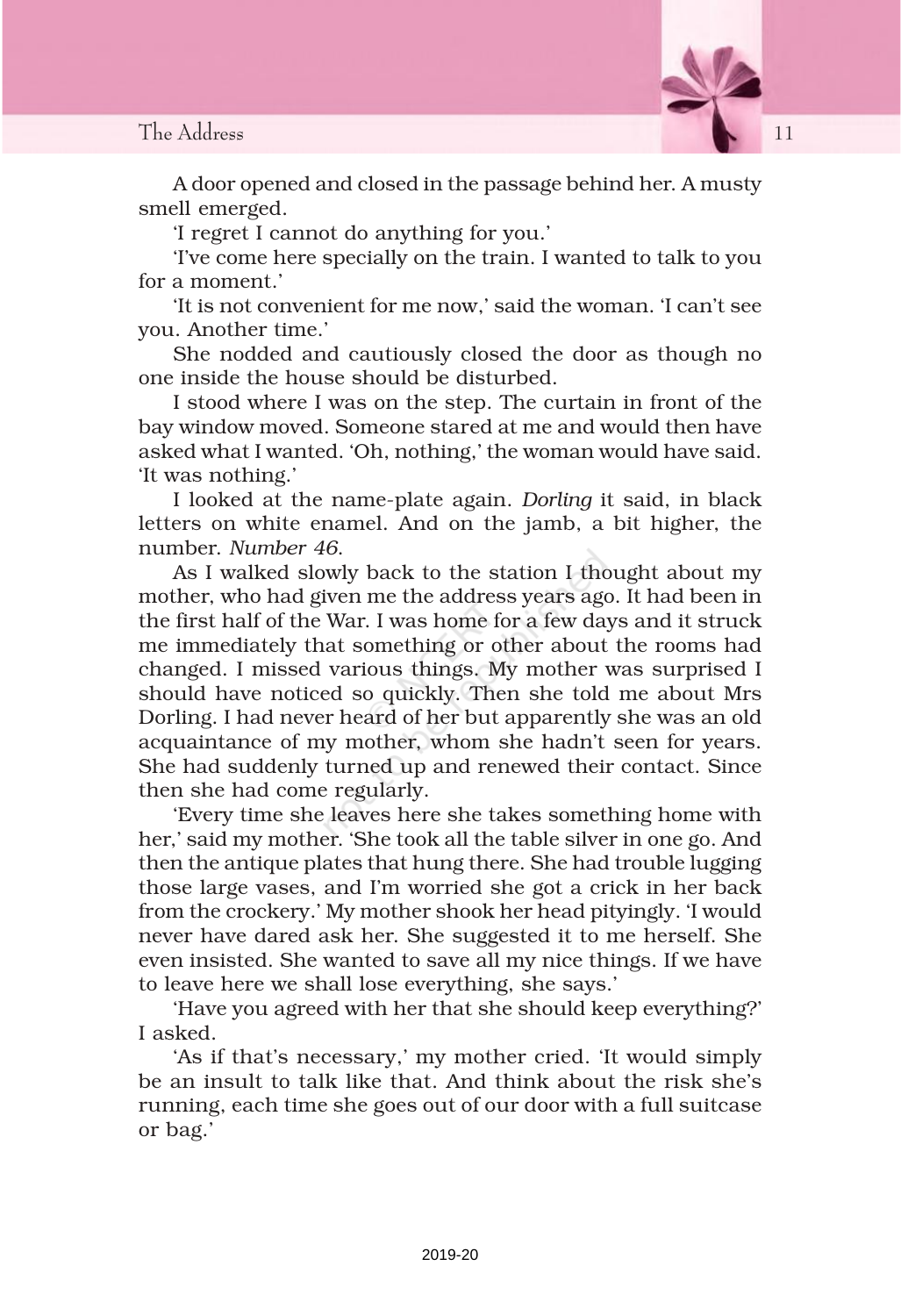

My mother seemed to notice that I was not entirely convinced. She looked at me reprovingly and after that we spoke no more about it.

Meanwhile I had arrived at the station without having paid much attention to things on the way. I was walking in familiar places again for the first time since the War, but I did not want to go further than was necessary. I didn't want to upset myself with the sight of streets and houses full of memories from a precious time.

In the train back I saw Mrs Dorling in front of me again as I had the first time I met her. It was the morning after the day my mother had told me about her. I had got up late and, coming downstairs, I saw my mother about to see someone out. A woman with a broad back.

'There is my daughter,' said my mother. She beckoned to me.

The woman nodded and picked up the suitcase under the coat-rack. She wore a brown coat and a shapeless hat.

'Does she live far away?' I asked, seeing the difficulty she had going out of the house with the heavy case.

'In Marconi Street,' said my mother. 'Number 46. Remember that.'

I had remembered it. But I had waited a long time to go there. Initially after the Liberation I was absolutely not interested in all that stored stuff, and naturally I was also rather afraid of it. Afraid of being confronted with things that had belonged to a connection that no longer existed; which were hidden away in cupboards and boxes and waiting in vain until they were put back in their place again; which had endured all those years because they were 'things.'

But gradually everything became more normal again. Bread was getting to be a lighter colour, there was a bed you could sleep in unthreatened, a room with a view you were more used to glancing at each day. And one day I noticed I was curious about all the possessions that must still be at that address. I wanted to see them, touch, remember.

After my first visit in vain to Mrs Dorling's house I decided to try a second time. Now a girl of about fifteen opened the door to me. I asked her if her mother was at home.

'No' she said, 'my mother's doing an errand.' 'No matter,' I said, 'I'll wait for her.'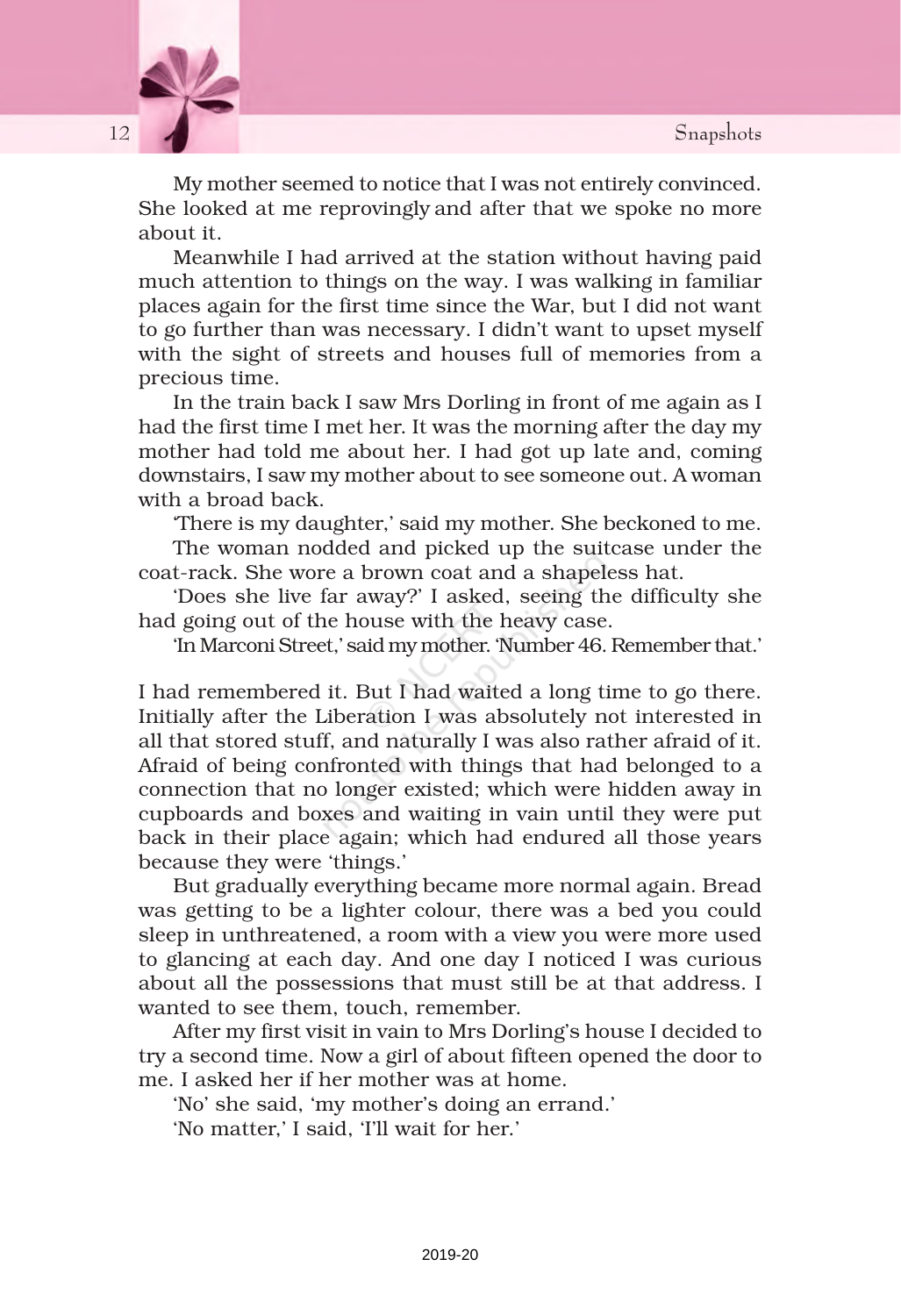

I followed the girl along the passage. An old-fashioned iron Hanukkah<sup>1</sup> candle-holder hung next to a mirror. We never used it because it was much more cumbersome than a single candlestick.

'Won't you sit down?' asked the girl. She held open the door of the living-room and I went inside past her. I stopped, horrified. I was in a room I knew and did not know. I found myself in the midst of things I did want to see again but which oppressed me in the strange atmosphere. Or because of the tasteless way everything was arranged, because of the ugly furniture or the muggy smell that hung there, I don't know; but I scarcely dared to look around me. The girl moved a chair. I sat down and stared at the woollen table-cloth. I rubbed it. My fingers grew warm from rubbing. I followed the lines of the pattern. Somewhere on the edge there should be a burn mark that had never been repaired.

'My mother'll be back soon,' said the girl. 'I've already made tea for her. Will you have a cup?'

'Thank you.'

I looked up. The girl put cups ready on the tea-table. She had a broad back. Just like her mother. She poured tea from a white pot. All it had was a gold border on the lid, I remembered. She opened a box and took some spoons out.

'That's a nice box.' I heard my own voice. It was a strange voice. As though each sound was different in this room.

'Oh, you know about them?' She had turned round and brought me my tea. She laughed. 'My mother says it is antique. We've got lots more.' She pointed round the room. 'See for yourself.'

I had no need to follow her hand. I knew which things she meant. I just looked at the still life over the tea-table. As a child I had always fancied the apple on the pewter plate.

'We use it for everything,' she said. 'Once we even ate off the plates hanging there on the wall. I wanted to so much. But it wasn't anything special.'

I had found the burn mark on the table-cloth. The girl looked questioningly at me.

'Yes,' I said, 'you get so used to touching all these lovely things in the house, you hardly look at them any more. You only

<sup>&</sup>lt;sup>1</sup> the Feast of Lights, a Hebrew festival in December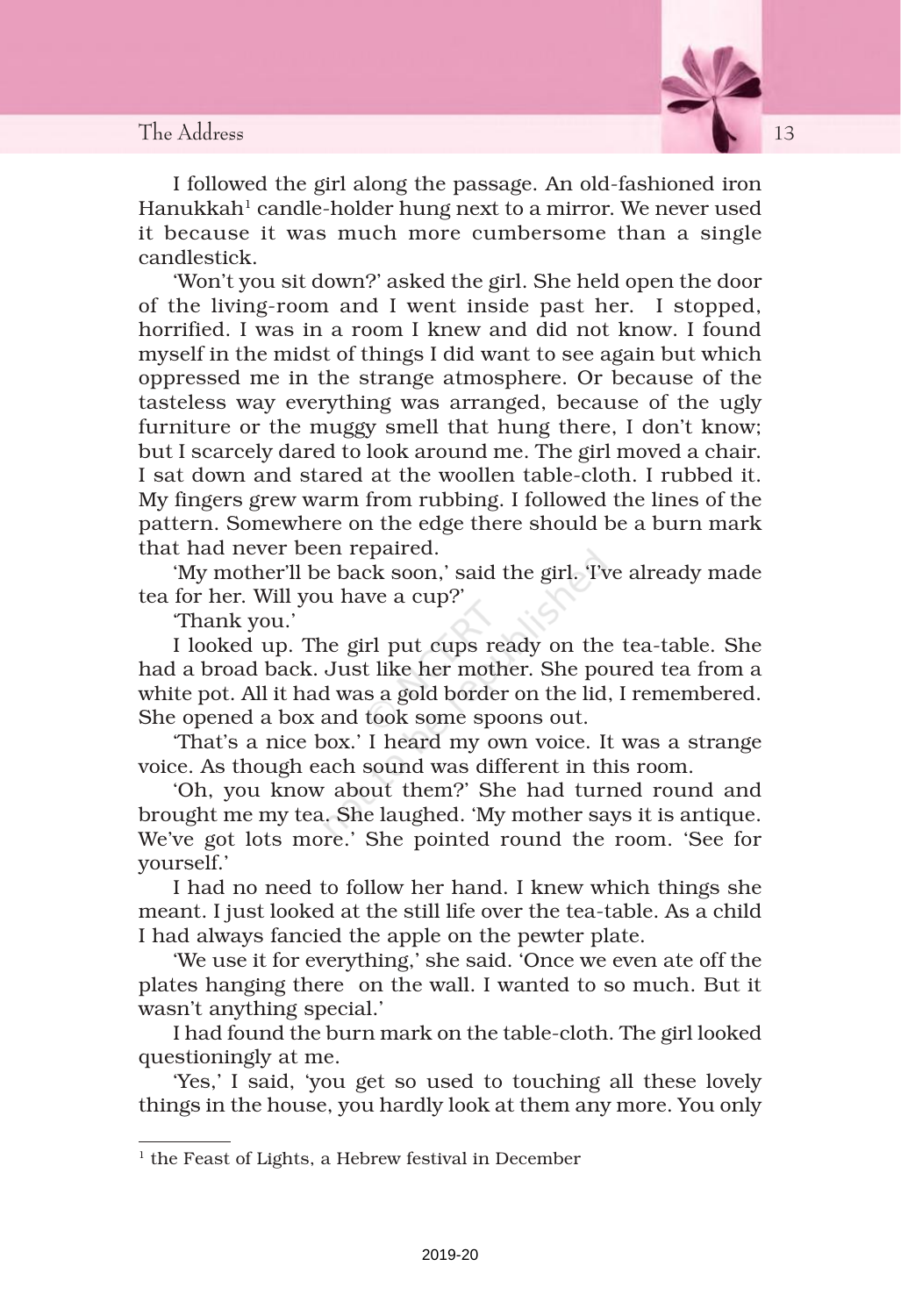

notice when something is missing, because it has to be repaired or because you have lent it, for example.'

Again I heard the unnatural sound of my voice and I went on: 'I remember my mother once asked me if I would help her polish the silver. It was a very long time ago and I was probably bored that day or perhaps I had to stay at home because I was ill, as she had never asked me before. I asked her which silver she meant and she replied, surprised, that it was the spoons, forks and knives, of course. And that was the strange thing, I didn't know the cutlery we ate off every day was silver.'

The girl laughed again.

'I bet you don't know it is either.' I looked intently at her.

'What we eat with?' she asked.

'Well, do you know?'

She hesitated. She walked to the sideboard and wanted to open a drawer. 'I'll look. It's in here.'

I jumped up. 'I was forgetting the time. I must catch my train.'

She had her hand on the drawer. 'Don't you want to wait for my mother?'

'No, I must go.' I walked to the door. The girl pulled the drawer open. 'I can find my own way.'

As I walked down the passage I heard the jingling of spoons and forks.

At the corner of the road I looked up at the name-plate. *Marconi Street*, it said. I had been at Number 46. The address was correct. But now I didn't want to remember it any more. I wouldn't go back there because the objects that are linked in your memory with the familiar life of former times instantly lose their value when, severed from them, you see them again in strange surroundings. And what should I have done with them in a small rented room where the shreds of black-out paper still hung along the windows and no more than a handful of cutlery fitted in the narrow table drawer?

I resolved to forget the address. Of all the things I had to forget, that would be the easiest.